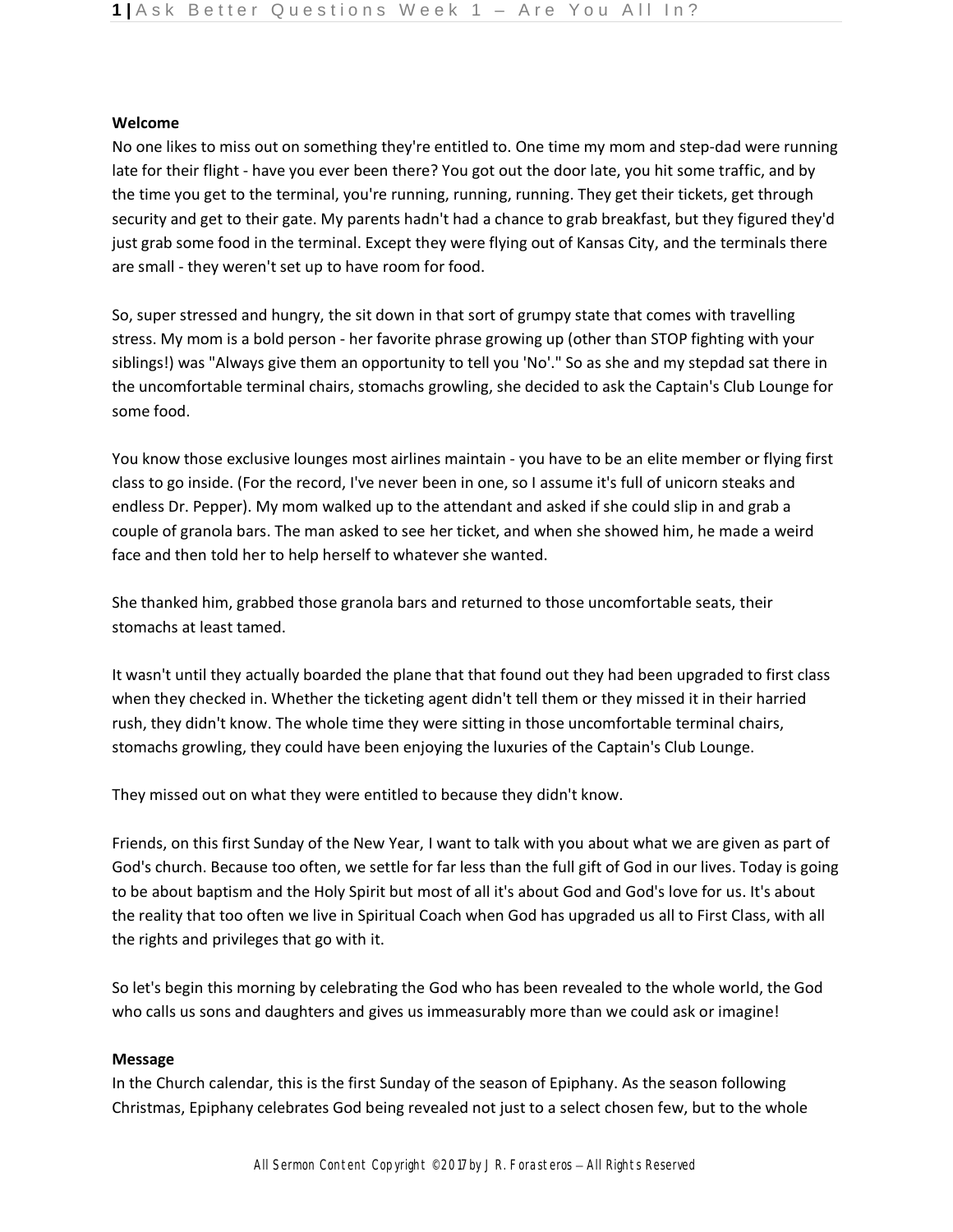world. This year, our Epiphany series is called "Ask Better Questions" - which I know doesn't make obvious sense out of the theme of Epiphany.

But for the next six weeks, we're going to be reading stories and letters from the New Testament where people are asking questions. Their questions are going to be specifically about how to understand God working in their lives. In other words, what does it mean to say that God is FOR the WHOLE WORLD? And when they're asking those questions, they're really asking, What does it mean to say that God is for ME? What does God mean for MY WORLD?

But *their* world and *our* world are very different. So the questions they ask won't always make a lot of sense on first reading. We'll be looking for the question *under* the question, asking what they're *really*  asking to get at the questions that point to the core of what it means to be human, to be created to bear the image of God in the world.

It's going to be a little weird, and a lot of fun.

[Scripture Slide] Today we're going to be in the book of Acts. Turn with me to Acts 19. The book of Acts is the story of the spread of the early Church, from Jesus' resurrection in Jerusalem throughout the rest of Israel and then across the Roman Empire and beyond. At this point in Acts, the story is focused on Paul, former persecutor of Christians transformed by an encounter with the resurrected Jesus to the most influential missionary. Paul travels all over the Roman Empire planting Churches. This is the story of when Paul came to Ephesus, which is in modern-day Turkey.

One of the fascinating things about the book of Acts is that it shows us how diverse and crazy the early Church was. Remember: they didn't have email or cell phones. They didn't even have New Testaments. They had word of mouth and what we now call the Old Testament. In chapter 18 of Acts, we meet a man named Apollos, who was a well-educated Jewish man who had heard the good news about Jesus and gone off to teach about him.

But Apollos apparently didn't understand some key aspects of Jesus' ministry. Specifically, he didn't understand that the Holy Spirit, in the wake of Jesus' resurrection, had come to all people.

It's an honest mistake to make, especially for someone like Apollos who knew his bible. In the Old Testament, God's Spirit only occasionally descended onto people, and then only someone very special like Samson or King David. The Spirit wasn't for common, everyday people. The Spirit was ultra-first class.

So Apollos taught about Jesus as the Messiah. And he invited people to be baptized. But he baptized the way John the Baptist, Jesus cousin, had baptized. If you were here during Advent, you'll remember we spent a couple of weeks looking at John. He was the one who prepared the way for God's people by inviting them to receive a baptism of repentance. John's baptism was a ceremonial washing that symbolized a turning away from sin (the root word of 'repent' means 'to turn around'). And, apparently,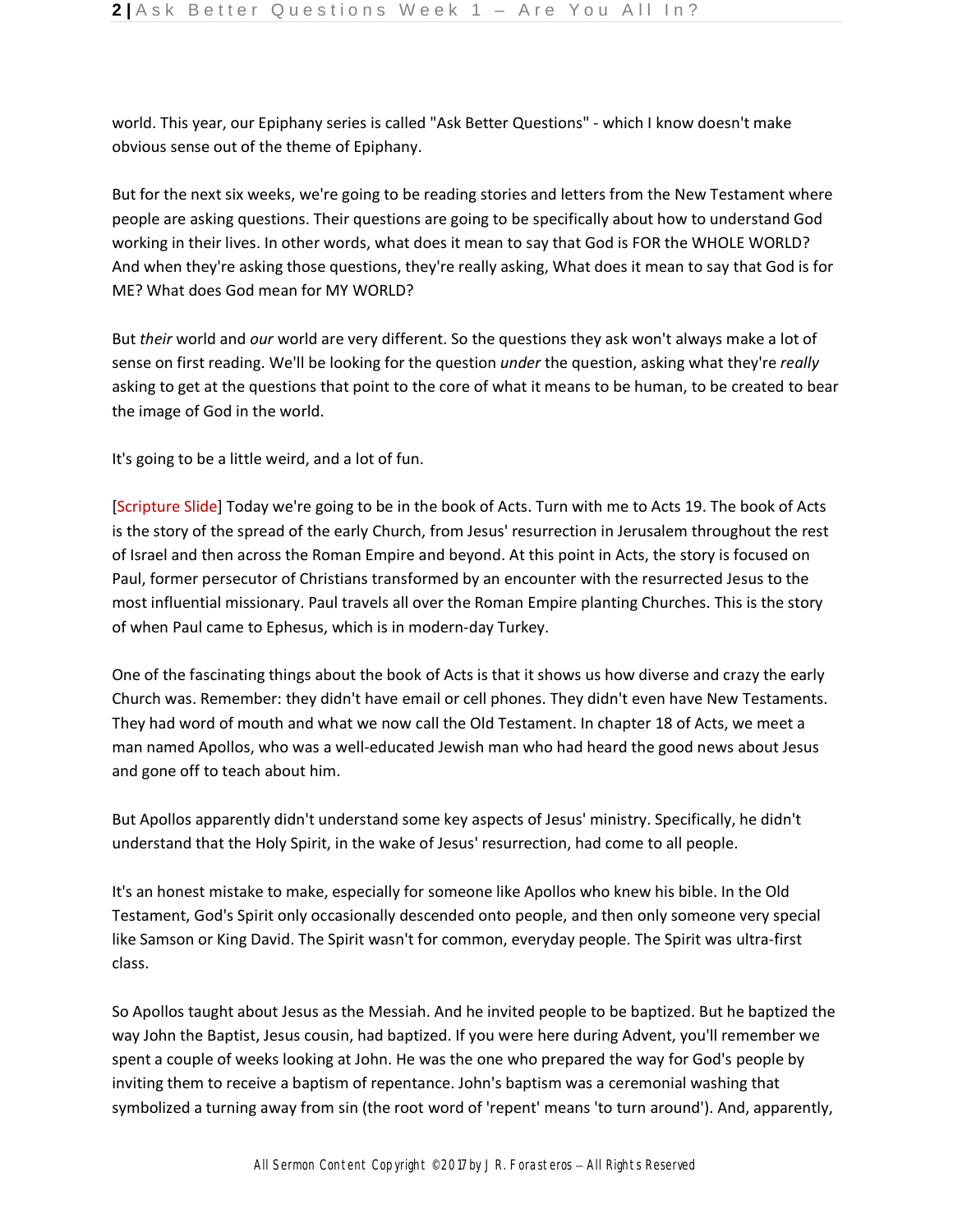this was what Apollos was doing - announcing that Jesus was the Jewish messiah and inviting people to turn from their sins and be baptized to prepare themselves for Jesus' coming.

Let's read what happens when Paul meets some of those people Apollos had preached to:

While Apollos was in Corinth, Paul traveled through the interior regions until he reached Ephesus, on the coast, where he found several believers. "Did you receive the Holy Spirit when you believed?" he asked them.

"No," they replied, "we haven't even heard that there is a Holy Spirit."

"Then what baptism did you experience?" he asked. And they replied, "The baptism of John."

Paul said, "John's baptism called for repentance from sin. But John himself told the people to believe in the one who would come later, meaning Jesus."

As soon as they heard this, they were baptized in the name of the Lord Jesus. Then when Paul laid his hands on them, the Holy Spirit came on them, and they spoke in other tongues and prophesied. There were about twelve men in all. -- Acts 19:1-7

Paul encounters this group of believers -one of Acts' terms for Christians - and asks if they've received the Holy Spirit. But they've never heard of the Holy Spirit, because they've only received John's baptism (from Apollos). Paul explains that John only had half the story (and even John knew that). He challenges them to receive Jesus' baptism, which is distinct from John's.

That question Paul asks, "What baptism did you receive?" is the one I want to focus in on today. Because it's a question that doesn't mean much in today's context.

A quick aside here: our friends in Pentecostal denominations build a lot of theology on this image of Jesus' baptism. They believe that every Christian must exhibit the kinds of behaviors Acts reports activities like speaking in tongues, being slain in the spirit, faith healings.

I don't want to get into a Church fight, and certainly don't want to throw any shade toward our Pentecostal siblings, so let me just say that, for a number of reasons, we read what's going on in the book of Acts - and what that means for us today - differently.

We read Acts as a *description* of what the early Church did, not a *prescription* for what all churches everywhere should do. We recognize that Acts is a picture of some of the things that happened in the first several decades of the Church. It's not exhaustive, and it's not meant to be a manual for doing Church. It's more inspiration than instruction.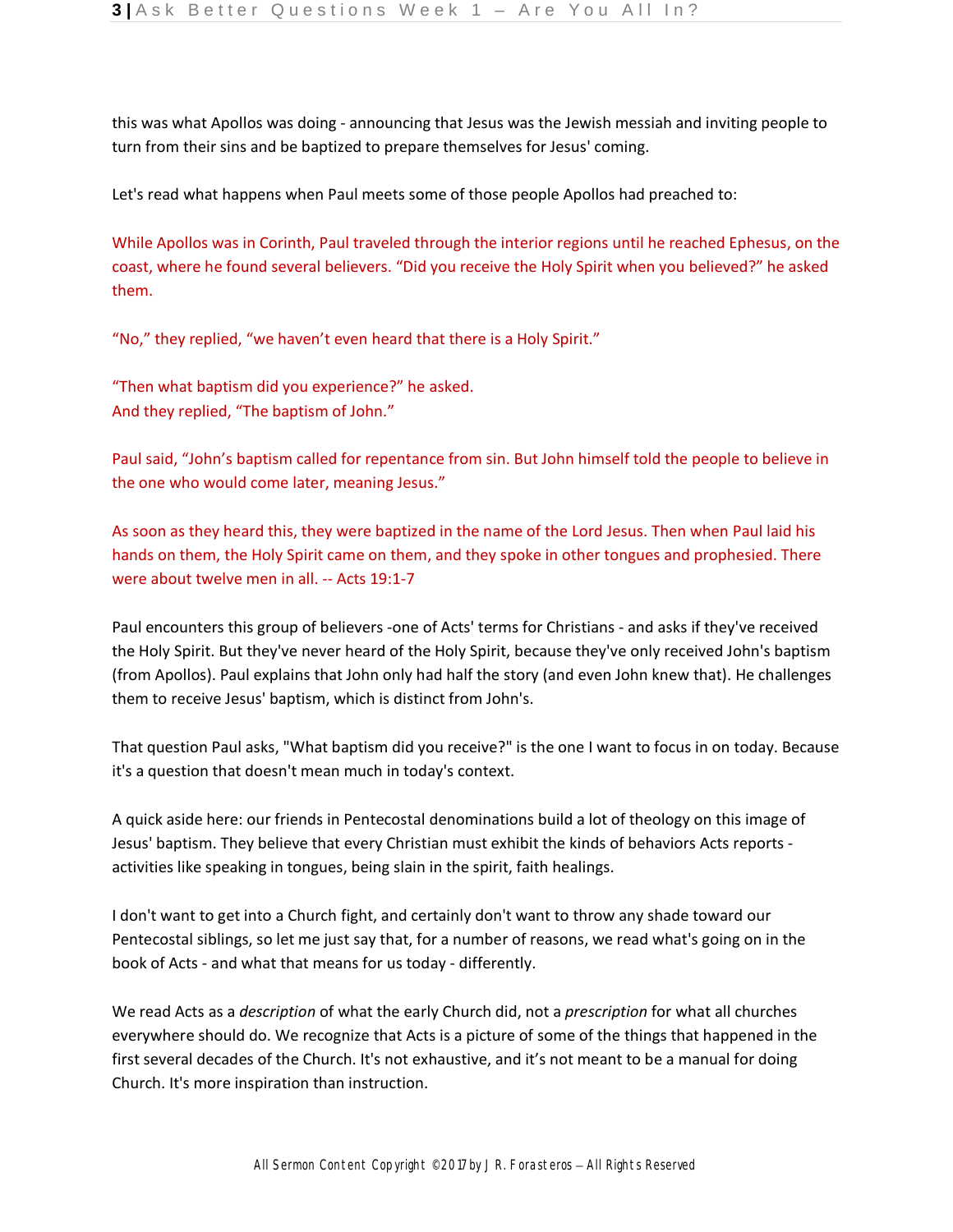So we shouldn't just ask as Paul did, "What baptism did you receive?" We should ask what Paul was *really* asking - what the question *behind* his question was.

Paul and Apollos were both Jewish. They came from the long tradition of God's people, a tradition in which baptism marked repentance, a turning away from Sin. A tradition that expected God to send a Messiah to rescue God's people.

But when Jesus came, it didn't look at all like anyone expected. When the Messiah came, it turned out he wasn't here to deliver God's people from Rome. He was here to rescue all people everywhere from the Evil of Sin and Death. He came to save the whole world by initiating a new creation movement, one that would restore all people to the image-bearing purpose God originally created us for.

Even John the Baptist didn't totally grasp that. Even *his* baptism looked backward. It was about turning from Sin, about preparing for the Messiah. But *then* what? What happens when the Messiah comes?

For Paul, this is the big difference: now that Jesus has come, he's cracked open the old ways of faithfulness. In Jesus, it's not about blood, not about who you're related to, not about where you were born. In Jesus, it's about trusting God to finish what God started. It's about God reclaiming not just one people, but the whole world. It's about hearing God calling you to life and saying YES.

In other words, John's baptism was just the beginning. Because life in Jesus is about turning away from Sin, but it's also about turning TO God. It's about walking TOWARD the life God calls you to.

We can see all through the book of Acts how hard this was for those first Christians to grasp. Again and again, they were surprised when women and Gentiles and eunuchs received the Spirit. All these people who had formerly been out-of-bounds were suddenly scooped into this new thing God was doing.

Paul meets this group of believers, people who believe Jesus is the Messiah, and he knows that plenty of people get it, but don't *really* get it. So he asks them, Which baptism did you receive?

Was it John's baptism, the one where you turn from your Sin, but you're not really sure what you've turned *to* and you're still waiting?

Or did you receive Jesus' baptism? Did God sweep you up into this world-changing, no-holds-barred rescue mission? Have you received the gift of the Holy Spirit, along with all the power that enables you to be about God's restoration business?

In other words, what Paul's really asking is, "Are you all in?"

Because Faith is about more than just being forgiving for doing some bad things. That's part of it, but that's only the first bit. If you'll permit me to stretch the analogy from the welcome, if your faith is only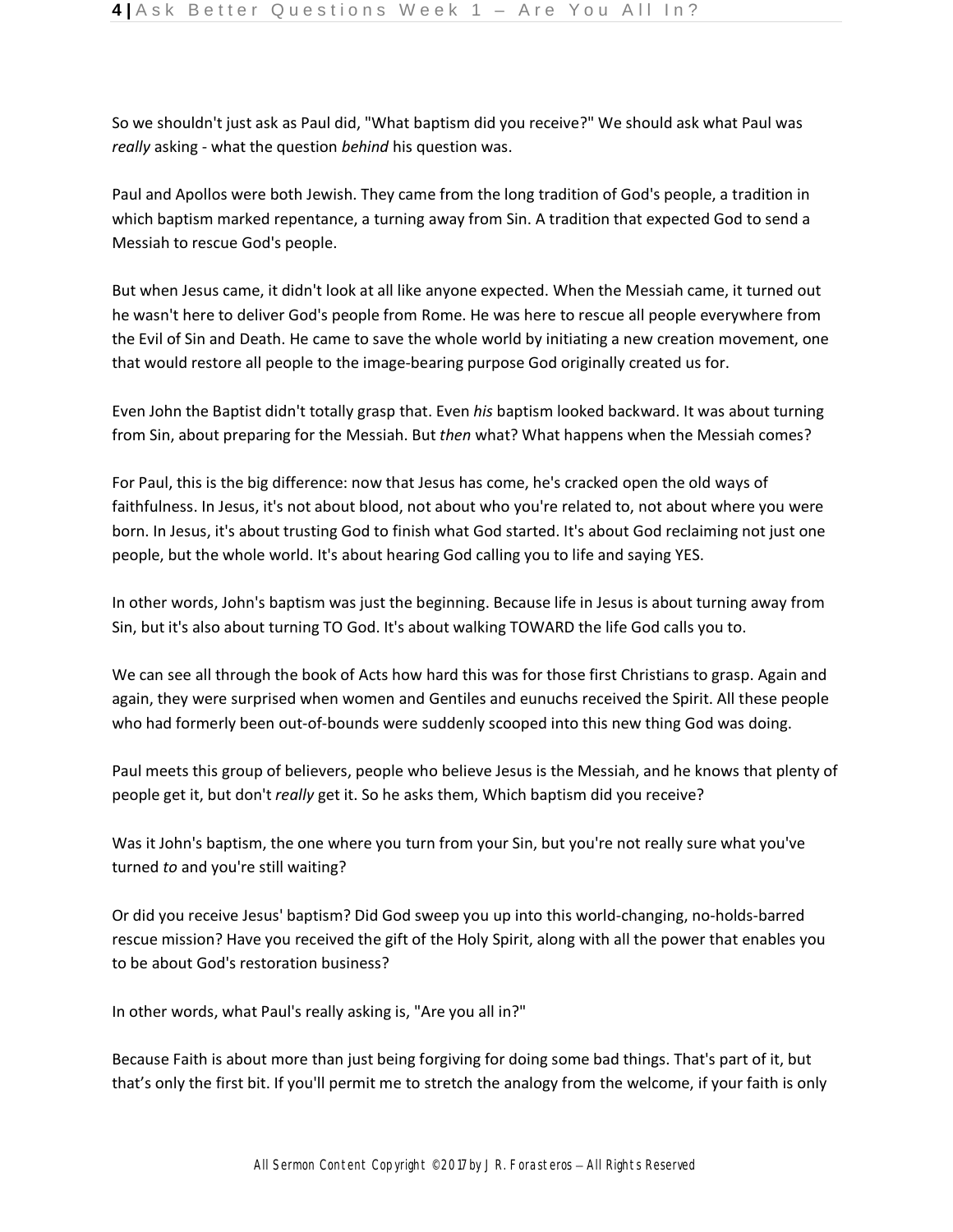about being forgiven, it's like you're sitting back in coach when God has upgraded you to first class for free. You're missing out on everything God has given you.

Sometimes that's because we didn't know. We have plenty of Apollos preachers in the world who are selling a coach faith - one that's just about being forgiven. That's the sort of faith I was raised in. I was baptized when I was 8, and it was all about forgiveness of sin. We called it a 'public profession of an inward commitment'. A marker that I had turned from my sin.

And baptism *is* that. But it's not *just* that. Because Jesus changed what baptism is. He made it a marker of God's family. Like circumcision was for the children of Abraham, now baptism would be for the Church. Only Jewish men could be circumcised. But anyone, everyone can be baptized. It's a marker that we're part of a new family, it's a sign of God's grace in our lives, giving us the power of the same Spirit that raised Jesus from the dead.

# **Baptisms**

Appropriately, today we will celebrate the sacrament of Baptism. We have the privilege today of baptizing both a baby and a child.

When to baptize is another issue many churches disagree about. A number of denominations baptize infants, while others insist baptism should be only for those who have made a personal profession of faith.

Our denomination recognizes and celebrates both kinds of baptism. This is because we recognize baptism to be a sacrament (which is a fancy word that means we believe in the act of baptism, we receive a special grace from God). When we baptize, we recognize that God chooses *us*. Baptism isn't something we do, it's something done to us.

It's also a confession that, no matter when we receive baptism, we have a lot of growing to do. I have a deeper, richer, and more full relationship with God today than I did when I was 8. I have chosen again and again - and will continue to choose for the rest of my life - to be in relationship with God.

So too, both Parker and Austin will choose to be in relationship with God. We baptize today as a sign of faith - not mainly our faith in God, but God's faithfulness to us. God has already chosen both of these boys, and God will continue to choose them into eternity. Baptism recognizes this gift and celebrates the grace of God in their lives (and in our lives).

(Instructions to parents) (Baptism)

### **Communion + Examen**

[Communion Slide] Jesus brings us into God's rescue mission